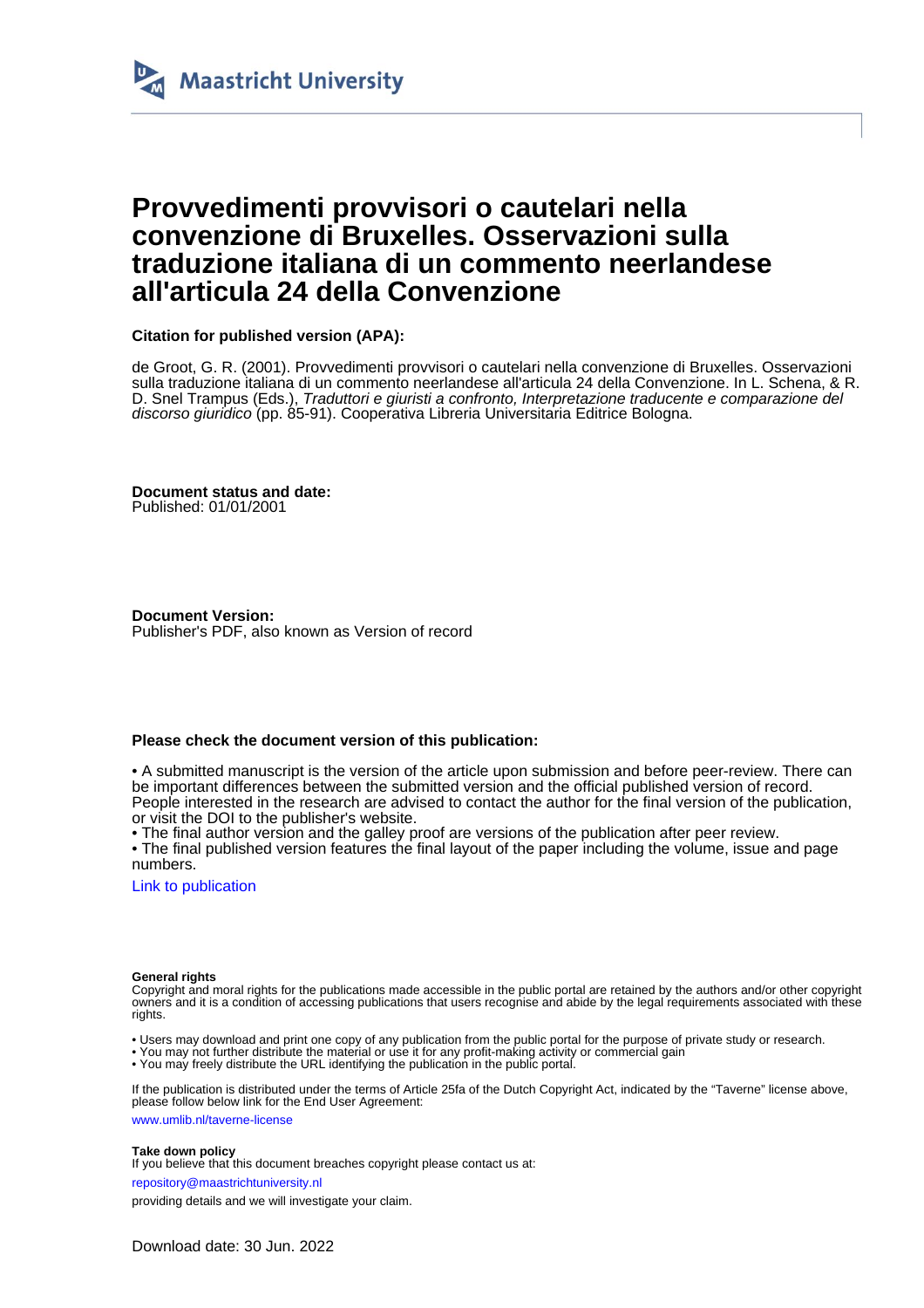# Gerard-René de Groot\*

## PROVVEDIMENTI PROVVISORI O CAUTELARI NELLA CONVENZIONE DI BRUXELLES.<sup>1</sup> Osservazioni sulla traduzione italiana di un commento neerlandese all'articolo 24 della Convenzione

1. La traduzione di testi giuridici è questione spinosa, anche perché la terminologia giuridica è sempre legata a uno specifico ordinamento. Nel tradurre un testo giuridico dal neerlandese in italiano occorre quindi essere consapevoli dell'esistenza, all'interno sia della lingua di partenza che di quella d'arrivo, di più linguaggi giuridici, poiché in entrambe le lingue si esprime il diritto di diversi ordinamenti: il neerlandese è infatti la lingua dell'ordinamento giuridico nei Paesi Bassi, nel Belgio, nelle Antille olandesi, ad Aruba e nel Suriname: la lingua italiana è utilizzata nell'ordinamento giuridico in Svizzera oltre che in quello italiano. Olandese e italiano sono inoltre lingue ufficiali dell'Unione europea. Queste complicazioni vanno tenute presente nel tradurre tra le due lingue, con il presupposto che si dovrebbe tradurre coerentemente da *uno solo* dei linguaggi giuridici all'interno della lingua di partenza verso *uno solo* dei linguaggi giuridici della lingua  $d'$ arrivo.

Il testo su cui vertono queste considerazioni è stato redatto da un professore ordinario della Vrije Universiteit di Amsterdam e la traduzione si rivolge tra gli altri a giuristi italiani. Da un punto di vista terminologico quindi la determinazione del linguaggio giuridico di partenza e di arrivo ai fini della traduzione non è complessa: in linea di massima il linguaggio giuridico di partenza sembra essere la terminologia del diritto dei Paesi Bassi e linguaggio giuridico d'arrivo quello del diritto italiano. Sorge tuttavia una complicazione riguardo alla lingua di partenza: infatti come già notato nelle due lingue è formulato anche il diritto della Comunità europea e questo dato è fondamentale per la traduzione del testo di cui ci occupiamo, poiché al suo interno appare sia una terminologia nazionale sia una terminologia

Universiteit Maastricht.

Traduzione di Carlo Marzocchi.

Convenzione 27 settembre 1968 concernente la competenza giurisdizionale e l'esecuzione delle decisioni in materia civile e commerciale  $(n,d,t)$ .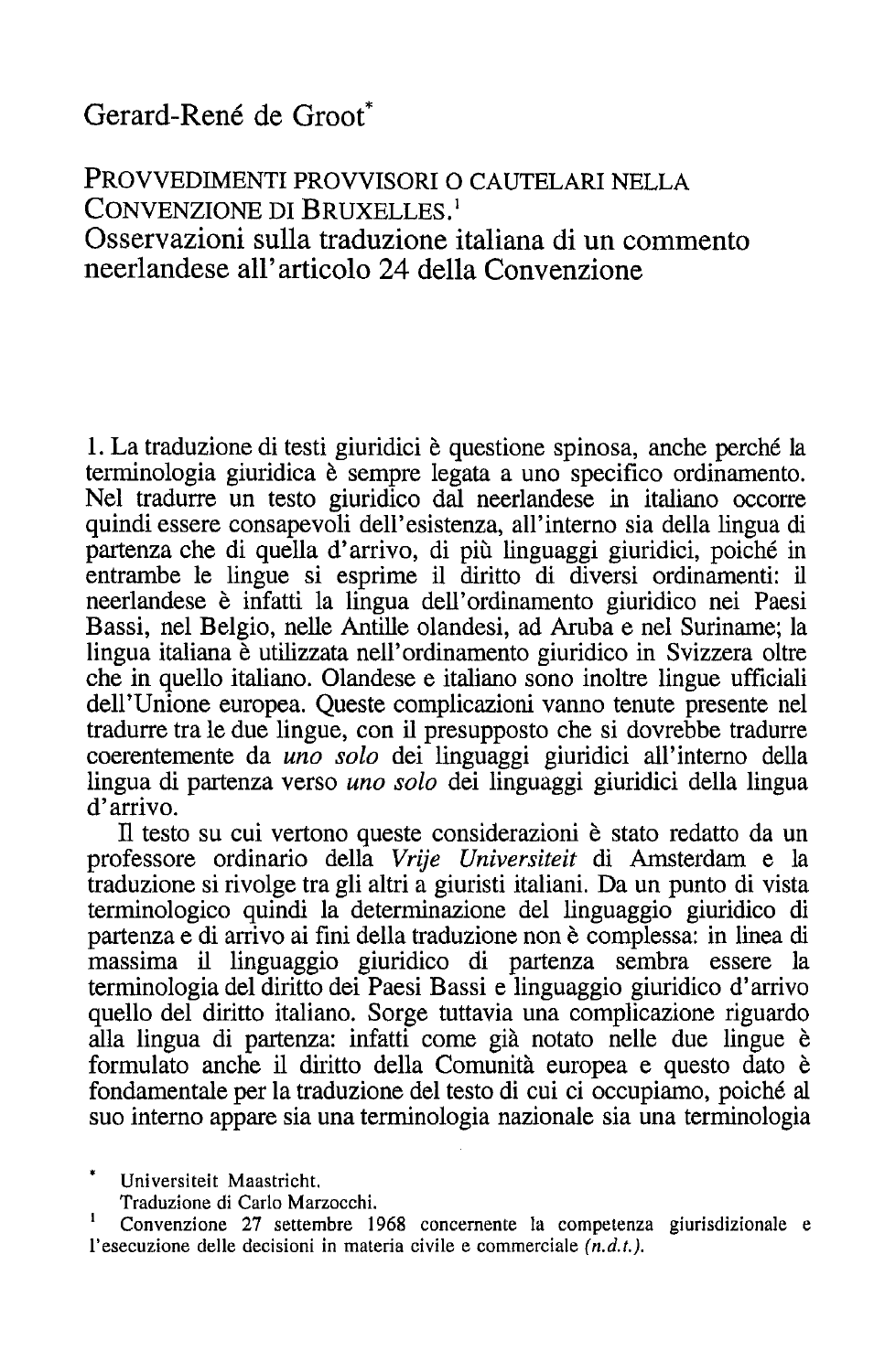in senso lato 'europea'. Prima di approfondire questo aspetto è il caso di fare qualche osservazione introduttiva riguardo al testo.

2. Il testo nasce in un contesto complesso, nel senso che la Convenzione di Bruxelles di per sé non fa parte del diritto comunitario ma vi è collegata molto da vicino. L'articolo 220 del Trattato che istituisce la Comunità europea<sup>2</sup> aveva infatti stabilito che gli Stati membri avviassero negoziati riguardo alla competenza internazionale dei giudici e al reciproco riconoscimento ed esecuzione delle decisioni giudiziarie. I negoziati al riguardo sono sfociati infine nella Convenzione di Bruxelles, entrata in vigore dopo la ratifica da parte di tutti gli Stati allora membri della Comunità europea. La Convenzione non fa tuttavia parte del diritto comunitario ma è in qualche modo collaterale rispetto ad esso, pur essendo legata in una certa misura all'ordinamento europeo. Non si può comunque parlare di piena integrazione nel diritto comunitario: la Convenzione di Bruxelles non fa parte del cosiddetto *acquis communautaire*. Nel caso un nuovo Stato membro aderisca all'Unione, questo non è immediatamente vincolato al dettato della Convenzione, pur essendo tenuto ad avviare negoziati per aderirvi (la situazione è comunque destinata a cambiare con l'entrata in vigore del Trattato di Amsterdam).

Il testo della Convenzione di Bruxelles, come quello dei trattati istitutivi delle Comunità, fa ugualmente fede in ciascuna delle versioni redatte nelle lingue ufficiali dell'Unione. Oltre alle altre versioni linguistiche, sia il testo in neerlandese sia quello in italiano della Convenzione sono dunque autentici, il che va tenuto in considerazione nel tradurre un testo che pertiene alla Convenzione di Bruxelles, dato che questo conterrà riferimenti impliciti ed espliciti ad altri strumenti dei quali esiste una versione autentica in entrambe le lingue. Questi riferimenti andranno dunque tradotti ricorrendo alla terminologia utilizzata nel testo parallelo e facente fede in lingua italiana. Qualsiasi altra scelta traduttiva è rischiosa.

La coesistenza di testi autentici in diverse lingue è fenomeno frequente nel caso dei trattati e delle convenzioni internazionali. Per quanto in questi casi la letteratura insista spesso sulla necessità di tendere a una interpretazione giuridica autonoma della terminologia utilizzata, ciò è reso difficile dalla mancanza di un'istanza centrale investita della responsabilità ultima nell'interpretazione del testo del trattato. Per questo motivo l'interpretazione delle versioni autentiche di un trattato può variare a seconda della lingua o meglio a seconda dell'ordinamento giuridico nazionale; in altri termini si può assistere a

Dall'entrata in vigore del Trattato di Amsterdam: articolo 293 del Trattato CE  $(n,d,t)$ .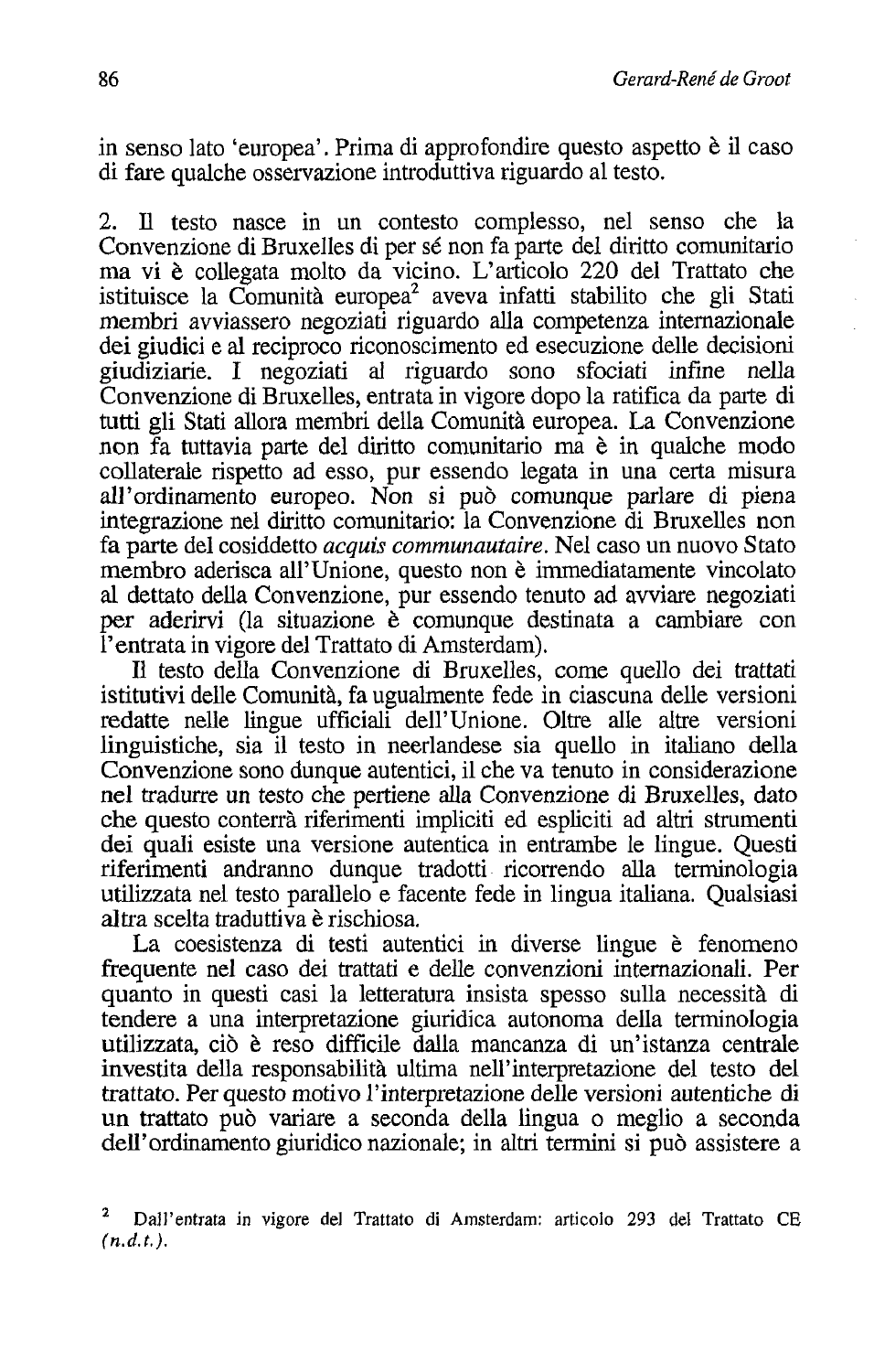una progressiva divergenza delle interpretazioni delle diverse versioni linguistiche nelle rispettive giurisprudenze nazionali.

Nel caso della Convenzione di Bruxelles la situazione è diversa. Alla Convenzione è infatti allegato un Protocollo che attribuisce alla Corte di giustizia delle Comunità europee la competenza per decisioni definitive sull'interpretazione autentica della Convenzione, nell'ambito della procedura di rinvio pregiudiziale. Il testo oggetto del nostro lavoro rinvia in più punti a decisioni della Corte di giustizia su domande di pronuncia pregiudiziale. In tutti i casi la questione fondamentale riguarda la posizione di determinati provvedimenti provvisori o cautelari, previsti dagli ordinamenti nazionali, rispetto a quanto disposto dall'articolo 24 della Convenzione. A proposito della terminologia utilizzata nelle decisioni della Corte si può notare che il nucleo centrale delle sentenze è costituito da considerazioni, la cui terminologia può essere considerata come specifica del diritto comunitario, e che consistono nell'interpretazione diretta di parti della Convenzione. La terminologia utilizzata non è dunque quella del diritto nazionale, bensì 'gergo' comunitario, anche se si deve ovviamente ammettere che la terminologia comunitaria spesso si fonda sulla tradizione terminologica dei linguaggi giuridici nazionali pur conservando una propria autonomia. La Corte di giustizia può infatti decidere autonomamente se adottare usi terminologici mutuati da una tradizione nazionale o no. Si ispirano invece alla terminologia del diritto nazionale quelle parti delle decisioni della Corte nelle quali si illustrano le cause all'origine della questione pregiudiziale, descritte non in una terminologia autonoma ma comunque, in linea di massima, in termini tali da permetterne il successivo inquadramento nelle norme comunitarie.

3. L'articolo 24 della Convenzione di Bruxelles va visto alla luce di quanto esposto sopra. Può accadere per esempio che un convenuto possieda beni in un paese nel quale, in forza della Convenzione, non può essere citato in giudizio; qualora la parte attrice intendesse richiedere il sequestro conservativo su questi beni, se non esistesse l'articolo 24 della Convenzione il sequestro andrebbe richiesto al giudice competente ai sensi della Convenzione. In questo caso sussisterebbero tuttavia dubbi sulla esecutività in uno Stato diverso del sequestro così disposto, dato che, almeno nel diritto dei Paesi Bassi, il procedimento con il quale si autorizza il sequestro non è di natura contraddittoria. L'articolo 24 è stato inserito nella Convenzione proprio a fronte di problemi di questo tipo e con l'obiettivo di permettere la rapida ed efficace adozione de jure di provvedimenti provvisori o cautelari, prevedendo per questi provvedimenti una deroga alla norme sulla competenza, altrimenti molto rigorose, poste in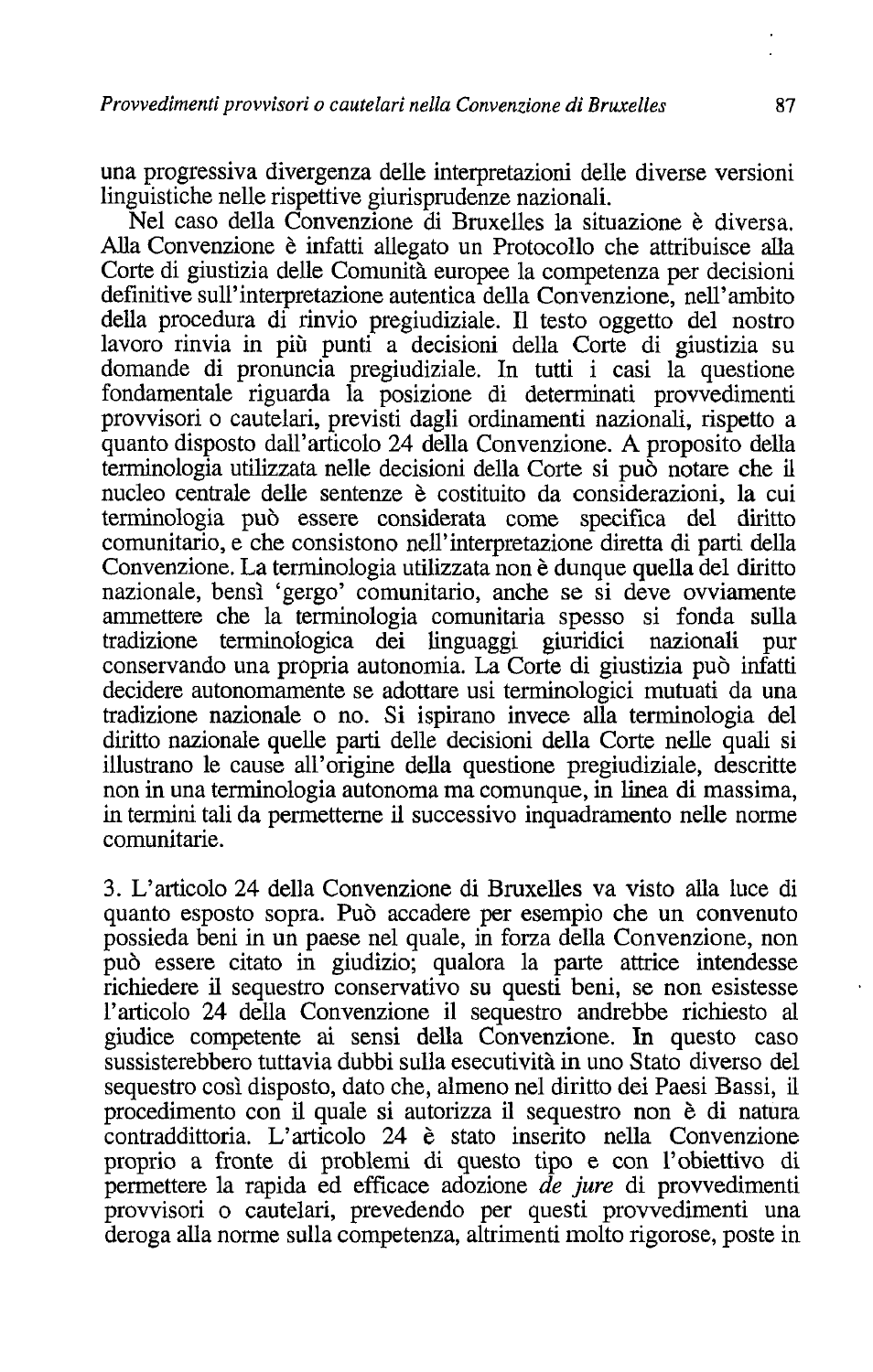essere dalla Convenzione. Qualora l'ordinamento di uno Stato parte alla Convenzione conosca tali provvedimenti, la Convenzione permette di richiederli. Gli specifici provvedimenti disposti dipenderanno poi dal diritto nazionale relativo: in linea di massima la scelta dei provvedimenti provvisori o cautelari ammessi e delle loro modalità di attuazione viene completamente demandata al diritto nazionale; in seguito occorrerà determinare se i provvedimenti in questione siano effettivamente conformi all'articolo  $24$ .

4. L'articolo 24 è stato all'origine di non poche controversie, in parte richiamate anche dal testo di cui ci occupiamo. Questo articolo infatti risulta poco integrato nel complesso delle precise norme di competenza previste dalla Convenzione; per questo il giudice si è più volte trovato a dover decidere quale fosse il limite che separa le restanti norme sulla competenza e l'esecuzione dall'ampia discrezionalità che l'articolo 24 sembra lasciare per quanto riguarda i provvedimenti provvisori o cautelari. Si può illustrare questo problema con un esempio che riappare anche nel testo tradotto e che riguarda il kort geding (lett. "causa breve"), un procedimento d'urgenza utilizzabile nel diritto dei Paesi Bassi per richiedere provvedimenti provvisori. A prima vista nessuna delle altre norme sulla competenza previste dalla Convenzione sembra ostare in alcun modo all'avvio di una procedura di kort geding; tuttavia ci si può chiedere se non si debba tenere conto in una certa misura delle altre norme di competenza, tanto più che palesemente una decisione scaturita da una procedura di questo tipo è suscettibile di esecuzione in tutti gli Stati parte della Convenzione. L'urgenza del problema è acuita dal fatto che nei Paesi Bassi il procedimento di *kort geding* porta solo in teoria a provvedimenti provvisori, che in seguito saranno oggetto di una decisione definitiva nel merito, mentre la prassi è ben diversa: in molti casi le parti in causa accettano la decisione emessa con questo procedimento d'urgenza, facendo sì che un provvedimento provvisorio diventi nei fatti una decisione definitiva.

Il testo tradotto si sofferma tra l'altro sul rapporto tra l'articolo 24 e le restanti disposizioni della Convenzione, un problema che esula dai confini degli ordinamenti nazionali e che solo la Corte di giustizia europea può autorevolmente dirimere, cosa che del resto accadrà tra  $here<sup>3</sup>$ 

Le cose stanno in modo leggermente diverso per quanto riguarda un altro quesito, cioè quello su quali provvedimenti provvisori o cautelari siano disponibili negli ordinamenti degli Stati parte alla Convenzione. La risposta viene fondamentalmente dal diritto nazionale e dunque la terminologia relativa è principalmente quella dell'ordinamento nazio-

Cfr. la sentenza della Corte di giustizia delle Comunità europee del 27/4/1999 nel procedimento  $C-99/96$  (n.d.t.).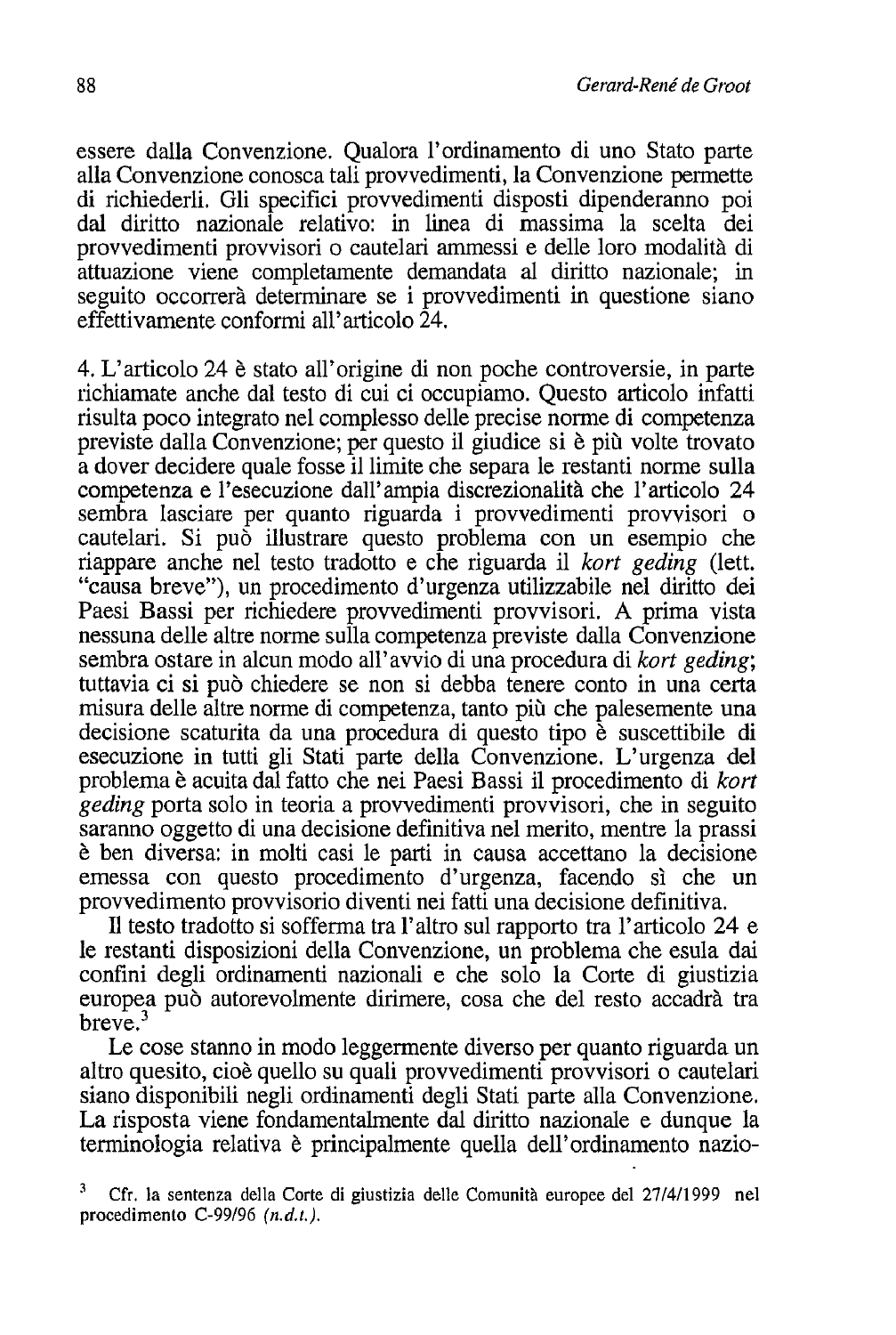nale. Di seguito si passano in rassegna i provvedimenti provvisori o cautelari di diritto olandese menzionati nel testo tradotto.

5. Il testo di cui ci occupiamo cita i seguenti provvedimenti provvisori o cautelari:

Sequestro conservativo (art. 700 e sgg. Codice di procedura civile dei Paesi Bassi, di seguito c.p.c.), che a sua volta comprende i procedimenti

di convalida di un sequestro conservativo;

di revoca dello stesso:

forme particolari di sequestro conservativo, come il sequestro presso terzi e il sequestro in azioni di rivendicazione  $(revindicator \text{ } besla\mathbf{g});$ 

audizione di testimoni a futura memoria (art. 214 e sgg. c.p.c.);

accertamento tecnico preventivo (art. 227 e sgg. c.p.c.);

Kort geding (art.  $289$  e sgg. c.p.c.);

sequestro nei confronti di persona che non abbia domicilio conosciuto nei Paesi Bassi (art. 765-767 c.p.c., si veda per il disposto in materia la traduzione italiana del testo), disciplinato dal Codice di procedura civile come forma specifica di sequestro conservativo.

Inoltre il diritto olandese conosce altri tipi di provvedimenti provvisori o cautelari che non figurano nel testo tradotto.

6. Premesso quanto sopra, si può ora esaminare il testo tradotto cercando di identificare le parti che possono essere definite 'europee' o che almeno contengono una terminologia influenzata dall'ordinamento comunitario e le parti che invece possono essere considerate espressione della lingua del diritto nazionale (seguendo la numerazione delle frasi inserita nell'originale e nella traduzione dalla professoressa Snel Trampus).

Testo dell'articolo 24. L'unica soluzione per la traduzione in italiano consiste nel riprendere il brano corrispondente della versione autentica italiana della Convenzione di Bruxelles.

Paragrafo 1, frasi 1 e 2. Il testo in neerlandese è una parafrasi dell'articolo 24 e quasi tutti i termini utilizzati sono presenti anche nell'articolo della Convenzione. Vanno ovviamente resi con i termini corrispondenti del testo italiano.

*Frase* 3. Si tratta chiaramente di una parafrasi della relazione Jenard, cioè la motivazione ufficiale della Convenzione di Bruxelles, pubblicata in tutte le lingue della Comunità, quindi anche in italiano, nella Gazzetta ufficiale delle Comunità europee. Per tradurre questa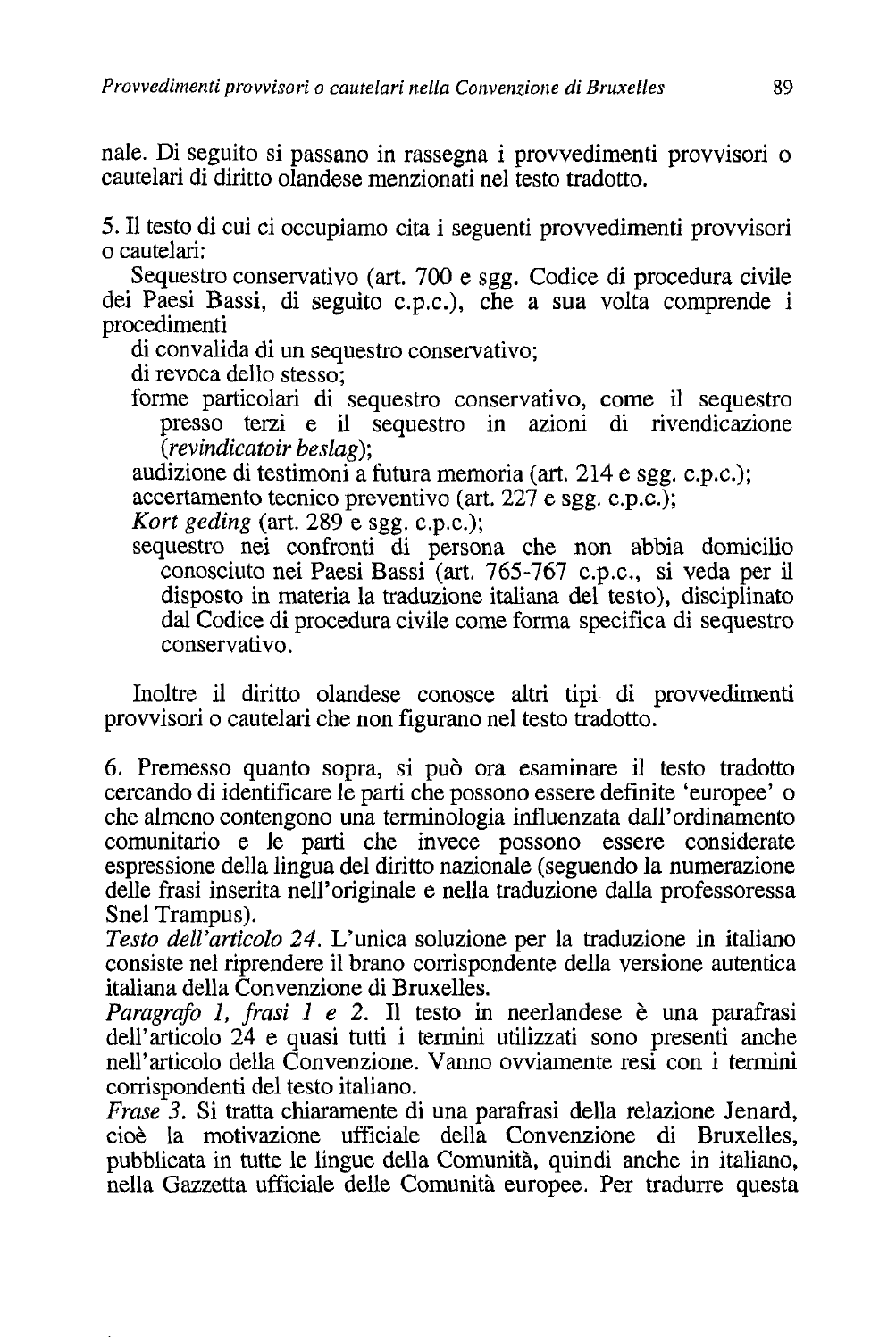frase è quindi utile avere presenti i testi italiano e olandese della relazione Jenard nella parte che riguarda l'art. 24.

*Frase 4.* Il contenuto di questa frase è materia di diritto dei Paesi Bassi, da rendere dunque nella lingua del diritto italiano. Non si è a conoscenza di implicazioni comunitarie della terminologia utilizzata.

*Frasi* 5 e 6. Anche il contenuto di queste frasi è materia di diritto nazionale, in questo caso francese. L'autore ha tratto le informazioni da una sentenza della Corte di giustizia delle Comunità, a sua volta pubblicata in tutte le lingue ufficiali, compresi l'olandese e l'italiano.

*Frasi* 7, 8 e 9. Si tratta di terminologia mista, che in parte è tratta da ordinamenti nazionali e in parte rinvia al testo della Convenzione. Lo stesso vale per le frasi da 11 a 14.

La frase 10 contiene una citazione da una sentenza della Corte di giustizia, disponibile anche in una versione italiana che andrà ripresa nella traduzione.

La frase 15 riformula ancora una volta una sentenza della Corte di giustizia e va pertanto tradotta tenendo conto della terminologia usata nella traduzione ufficiale.

*Frasi* 16 – 18. Si tratta in linea di massima di materia di diritto interno olandese, ma il testo rinvia implicitamente in più punti a concetti del diritto comunitario.

Frasi 19 - 22. Una evidente parafrasi di una sentenza della Corte di giustizia di cui esiste un testo autentico in italiano.

*Paragrafo* 2. Le frasi da 1 a 6 contengono principalmente lessico di ispirazione comunitaria inframmezzato a terminologia del diritto nazionale. Non si tratta tuttavia della parafrasi di una fonte europea identificabile.

7. Da quanto visto finora si evince che il testo da tradurre va esaminato molto attentamente per identificare le fonti della terminologia utilizzata. Nel caso del testo in esame è fondamentale, in particolare, verificare costantemente se i termini utilizzati siano nazionali oppure se abbiano implicazioni 'europee'. In quest'ultimo caso è poi essenziale disporre nel corso dell'attività traducente dei pertinenti testi giuridici paralleli nella lingua di partenza e in quella d'arrivo. Nel nostro caso è per esempio necessario avere sottomano il testo della Convenzione in olandese e in italiano, così come la relazione Jenard nelle due lingue e le sentenze della Corte di giustizia alle quali il testo da tradurre rinvia in nota.

In linea di massima il compito di mettere a disposizione questa documentazione parallela mi sembra spettare al committente della traduzione, che non di rado sarà già in possesso dei testi pertinenti o potrà procurarseli senza troppe difficoltà. Se per qualche motivo ciò non fosse possibile, spetta allora al traduttore reperire questi testi. Se